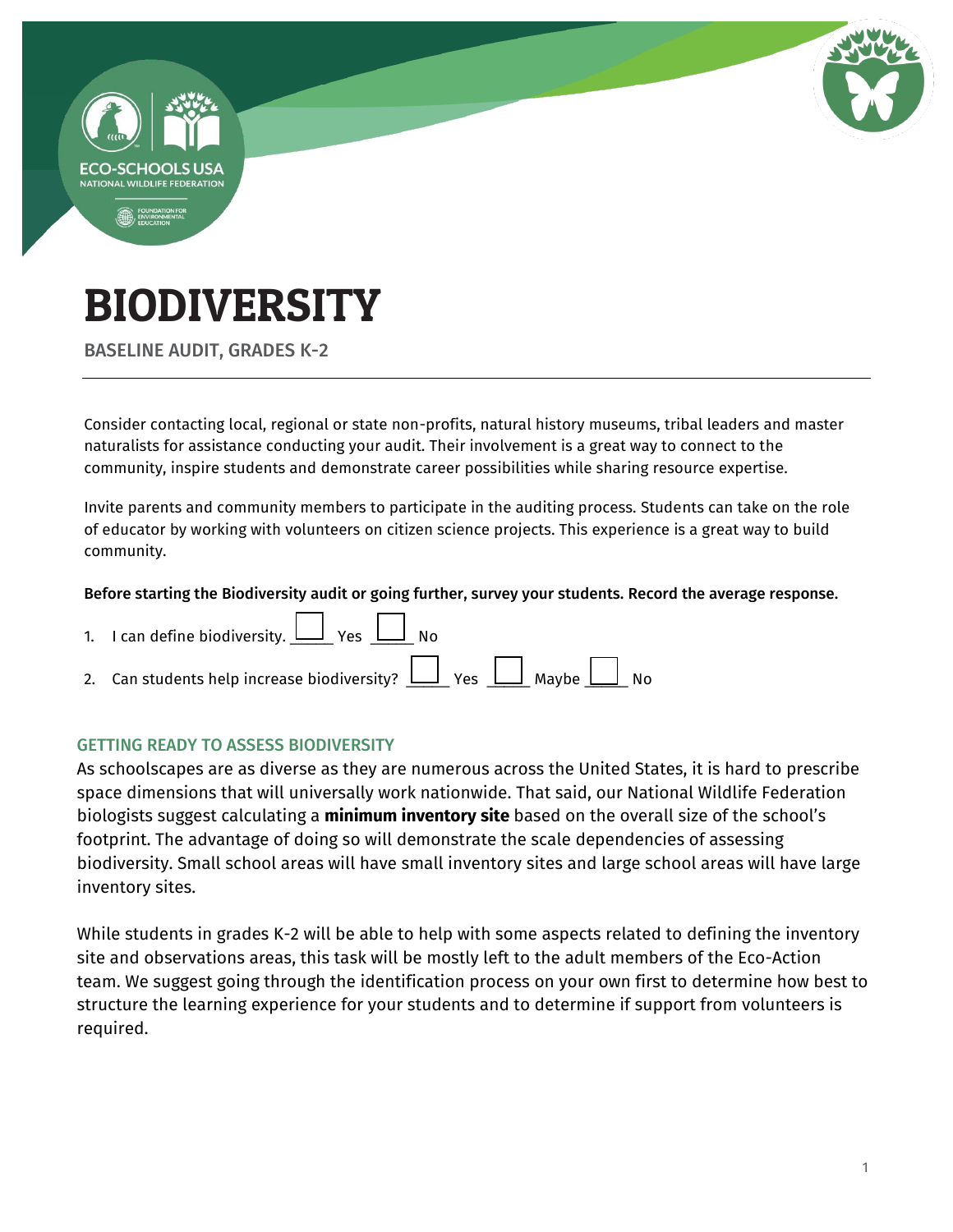

BIODIVERSITY GRADES K-2 | BASELINE AUDIT



To calculate your school's area (buildings, parking lots, grounds), teams will use [Google Earth,](https://www.google.com/earth/) [www.google.com/earth.](file:///C:/Users/hammondsj/Dropbox%20(NWF)/Education/ENVIROED/K-16%20Education/Audits/Biodiversity/www.google.com/earth)

- 1. Launch Google Earth in Chrome.
- 2. In the search area, type your school's name or address and click enter. Use the plus sign to zoom in a little closer to your school. Next click, in the bottom right hand corner, 2D.





3. In this view, you will see your school from a "birds-eye" or top-down view. Next click on the ruler icon, found in the left-side navigation.





4. Click to drop the yellow marker on the start of the perimeter or irregular perimeter you are measuring. Click at each corner or turn that's needed, until you end where you started. Once complete a yellow box will outline the perimeter. Once the perimeter is closed, Google has calculated the perimeter and area in meters. If required, change the unit of measure to feet/square feet.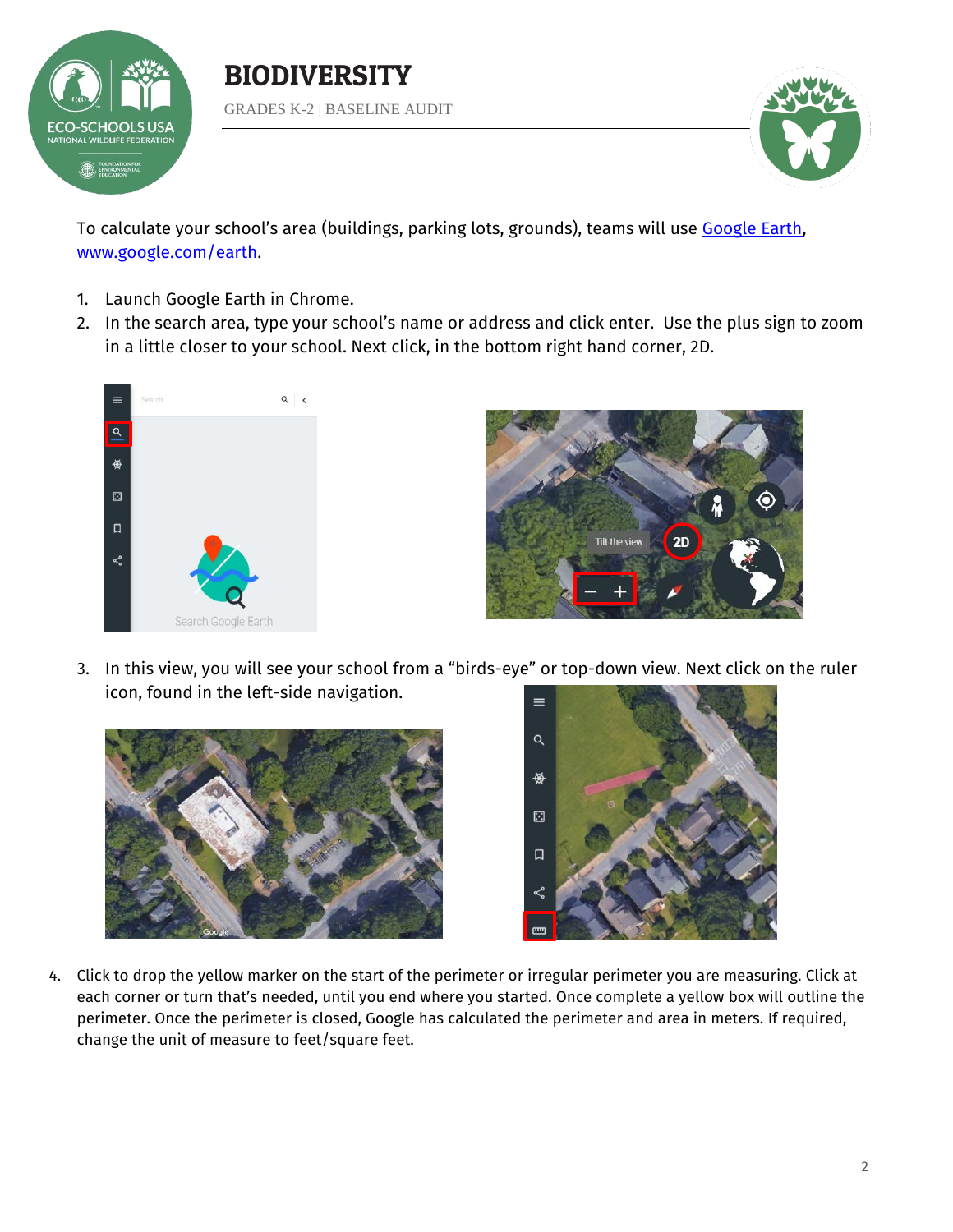

### BIODIVERSITY GRADES K-2 | BASELINE AUDIT





5. Calculate your inventory site. What is .1% of your school's <u>area?</u> The area of the school above is 132,547 ft². Round this number to the nearest thousand, 133,000 ft $^{\rm 2}$ . The formula is, .1% of 133,000 (1/1000 x 133,000 is 133 ft<sup>2</sup> .





Want to check your math? [https://percentagecalculator.net/\)](https://percentagecalculator.net/). Once you have the square footage you can derive the perimeter; the inventory site for this school is approximately 33 feet by 33 feet (133 ÷ 4 = 33.25). **If .1% of the school's area is less than 25 ft<sup>2</sup> , then use 25ft<sup>2</sup> to identify and mark the inventory site.** Once the perimeter is marked, have students create a minimum of 3, 3 foot (1 meter) by 3 foot (1 meter) observation areas within the larger inventory site to use while assessing plants and fungi and animals, *Tables 3 and 4*. The entire inventory site will be used to assess trees and shrubs.

During periods of observation, students will determine the inventory site's richness and evenness of plant and animal life. **Richness** is the number of species per sample - the more species present in a sample, the richer the sample. **Evenness** is the measure of the abundance of the different species making up the richness of the area. The team needs to observe the entire space. Ask students to slowly look up, down and all around their site. When they look up, do they see birds flying by? Is there a lizard on the tree in the observation area? How many different plants (richness) are in the observation area?

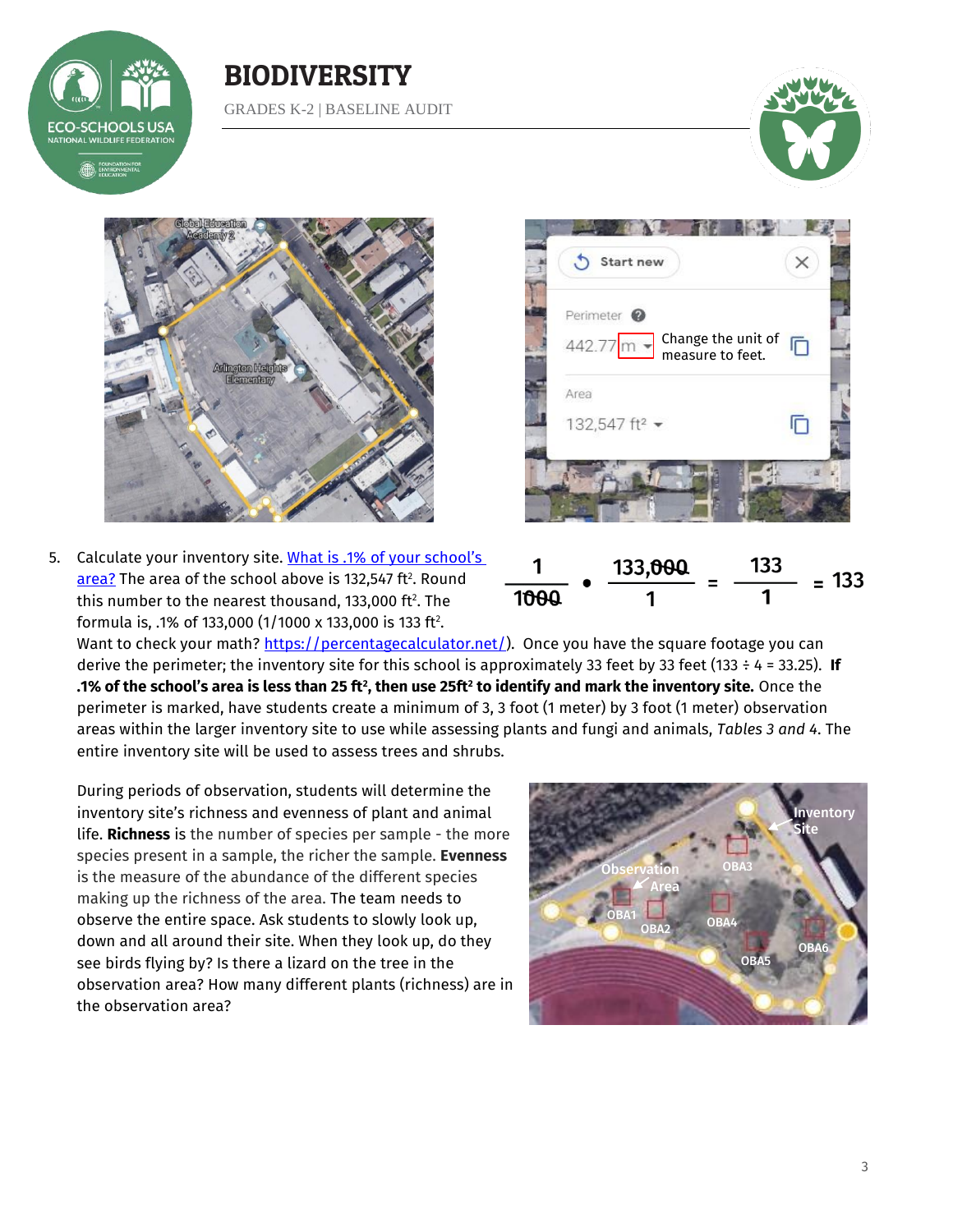

GRADES K-2 | BASELINE AUDIT



#### TABLE 1. DEFINING THE INVENTORY SITE

| 1. | Is your school in a city, just outside of a big city or<br>in the country?                                                                                           |                                                                                                                                         |                 |                   |                 |                   |                 |
|----|----------------------------------------------------------------------------------------------------------------------------------------------------------------------|-----------------------------------------------------------------------------------------------------------------------------------------|-----------------|-------------------|-----------------|-------------------|-----------------|
| 2. | After identifying the area(s) for use and while<br>investigating biodiversity, mark all the boxes that<br>describe the land cover observed in the inventory<br>site. | asphalt<br>concrete<br>bare soil<br>trees<br>rocky/pebbles<br>grass<br>stream/river<br>garden<br>pond<br>containers on concrete/asphalt |                 |                   |                 |                   |                 |
| 3. | What are the GPS coordinates for your<br>investigation site? Use your smartphone's GPS or<br>go to: https://nomessgps.com/ to find the<br>coordinates.               | Latitude N _______<br>Longitude W ___________                                                                                           |                 |                   |                 |                   |                 |
|    |                                                                                                                                                                      |                                                                                                                                         |                 |                   |                 |                   |                 |
|    |                                                                                                                                                                      | SITE <sub>1</sub>                                                                                                                       |                 | SITE <sub>2</sub> |                 | SITE <sub>3</sub> |                 |
|    |                                                                                                                                                                      | Side 1                                                                                                                                  | ft              | Side 1            | ft              | Side 1            | ft              |
|    |                                                                                                                                                                      | Side 2                                                                                                                                  | ft              | Side 2            | ft              | Side 2            | ft              |
| 4. | What is the perimeter of each observation area?                                                                                                                      | Side 3                                                                                                                                  | ft              | Side 3            | ft              | Side 3            | ft              |
|    |                                                                                                                                                                      | Side 4                                                                                                                                  | ft              | Side 4            | ft              | Side 4            | ft              |
|    |                                                                                                                                                                      | Total                                                                                                                                   | ft <sup>2</sup> | Total             | ft <sup>2</sup> | Total             | ft <sup>2</sup> |

Think about the following question as you summarize the information in Table 1.

1. What are student/team ideas about what plants and animals need to survive and to grow in number?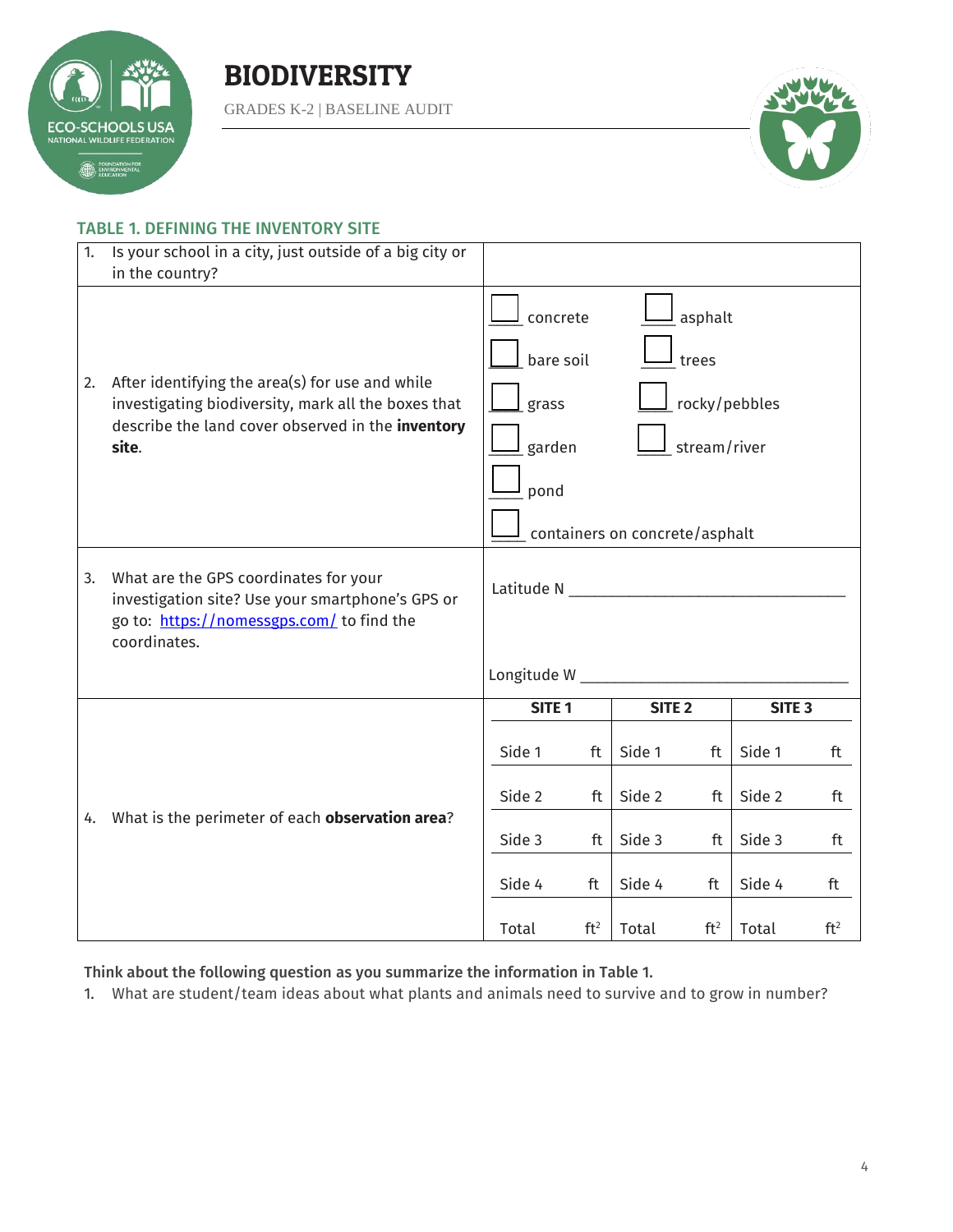

GRADES K-2 | BASELINE AUDIT



#### TABLE 2. TREES AND SHRUBS – INVENTORY SITE

THIS TABLE SHOULD REFLECT THE DATA COLLECTED FROM THE COMBINED DATA FROM TEAM WORKSHEETS.

Use the iNaturalist SEEK app or Google Lens app, local field guides and/or local experts to provide identification assistance. If the name of the tree or shrub cannot be found, enter a description.

| 1.<br><b>CATEGORY</b><br>(TREE OR SHRUB)                                                                        | <b>NAME OR DESCRIPTION</b>                                                                                  | <b>QUANTITY</b> | <b>ALIVE</b> | DEAD | NOTIOH |
|-----------------------------------------------------------------------------------------------------------------|-------------------------------------------------------------------------------------------------------------|-----------------|--------------|------|--------|
| <b>EXAMPLE. TREE TYPE A,</b><br>or if tree is known-Live Oak                                                    | TALLER THAN THE SCHOOL, LEAVES ARE DARK<br>GREEN ON TOP AND ARE OVAL, BARK IS ROUGH AND<br><b>DARK GREY</b> | 10              | 8            | 1    |        |
|                                                                                                                 |                                                                                                             |                 |              |      |        |
|                                                                                                                 |                                                                                                             |                 |              |      |        |
|                                                                                                                 |                                                                                                             |                 |              |      |        |
| <b>TOTALS</b>                                                                                                   |                                                                                                             |                 |              |      |        |
| Total number of trees and shrubs combined from the inventory site. ______ (If greater than 50, write 50+)<br>2. |                                                                                                             |                 |              |      |        |
| <b>Richness</b><br>3.<br><b>Number of different tree and shrub types</b> ____                                   |                                                                                                             |                 |              |      |        |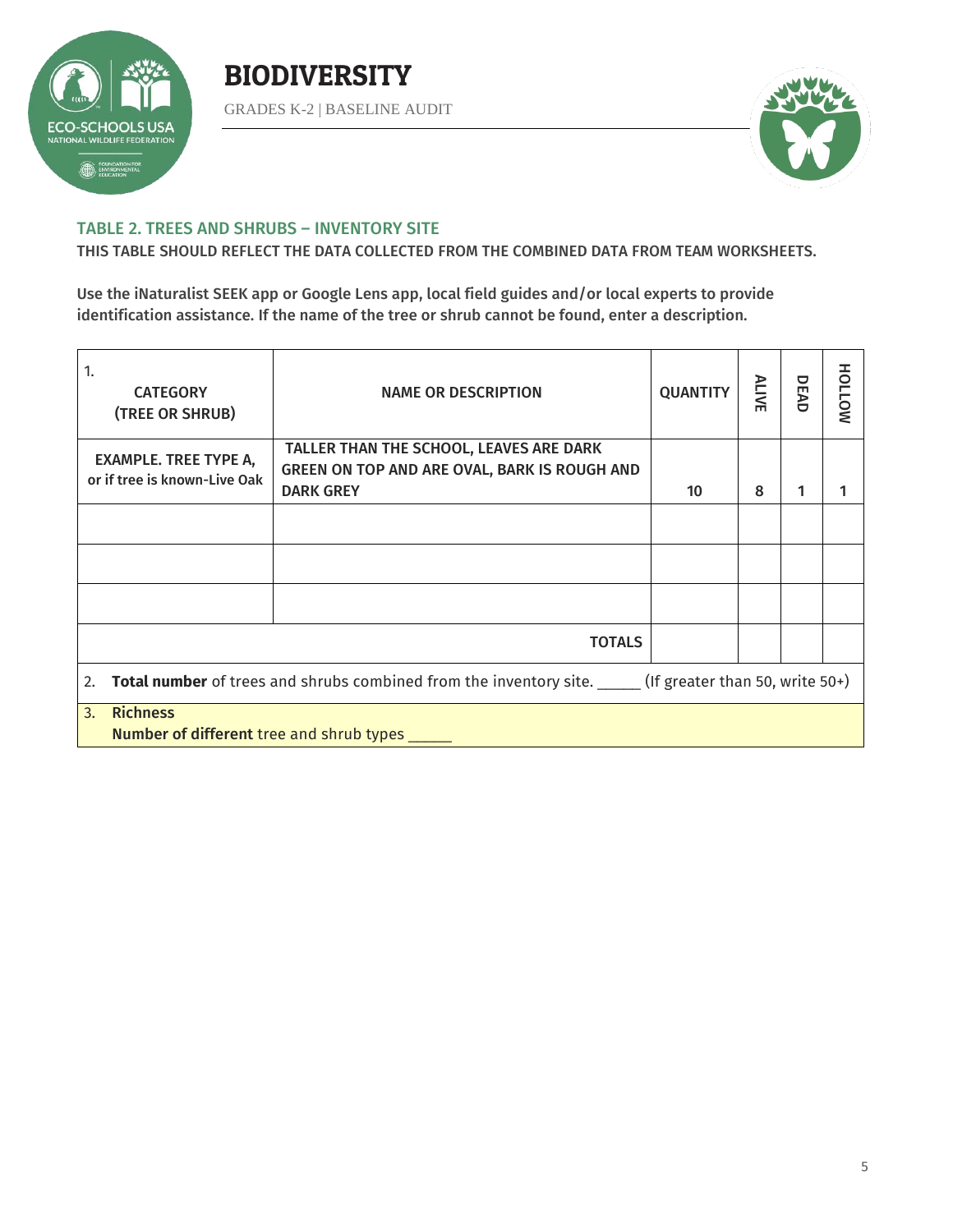

GRADES K-2 | BASELINE AUDIT



#### TABLE 3. PLANTS AND FUNGI-OBSERVATION AREAS

THIS TABLE SHOULD REFLECT THE DATA COLLECTED FROM THE COMBINED DATA FROM TEAM WORKSHEETS.

Use the iNaturalist SEEK app or Google Lens app, local field guides and/or local experts to provide identification assistance. If the name of the plant or fungus cannot be found, enter a description.

| 1.<br><b>CATEGORY</b><br>(PLANT OR FUNGUS)                                                            | <b>NAME OR DESCRIPTION</b>                  | <b>QUANTITY</b> | <b>ALIVE</b> | DEAD |  |
|-------------------------------------------------------------------------------------------------------|---------------------------------------------|-----------------|--------------|------|--|
| <b>EXAMPLE: PLANT TYPE A, or if</b>                                                                   | AS TALL AS A RULER, YELLOW FLOWERS WITH BIG | 5               | 4            |      |  |
| type is known-Black-Eyed Susan                                                                        | <b>BLACK/BROWN CENTER</b>                   |                 |              |      |  |
|                                                                                                       |                                             |                 |              |      |  |
|                                                                                                       |                                             |                 |              |      |  |
|                                                                                                       |                                             |                 |              |      |  |
|                                                                                                       |                                             |                 |              |      |  |
|                                                                                                       |                                             |                 |              |      |  |
|                                                                                                       | <b>TOTALS</b>                               |                 |              |      |  |
| Total number of plants and fungi combined from all observation areas within the inventory site.<br>2. |                                             |                 |              |      |  |
| <b>Richness</b><br>3.<br>N                                                                            |                                             |                 |              |      |  |

**Number of different** plant and fungus types \_\_\_\_\_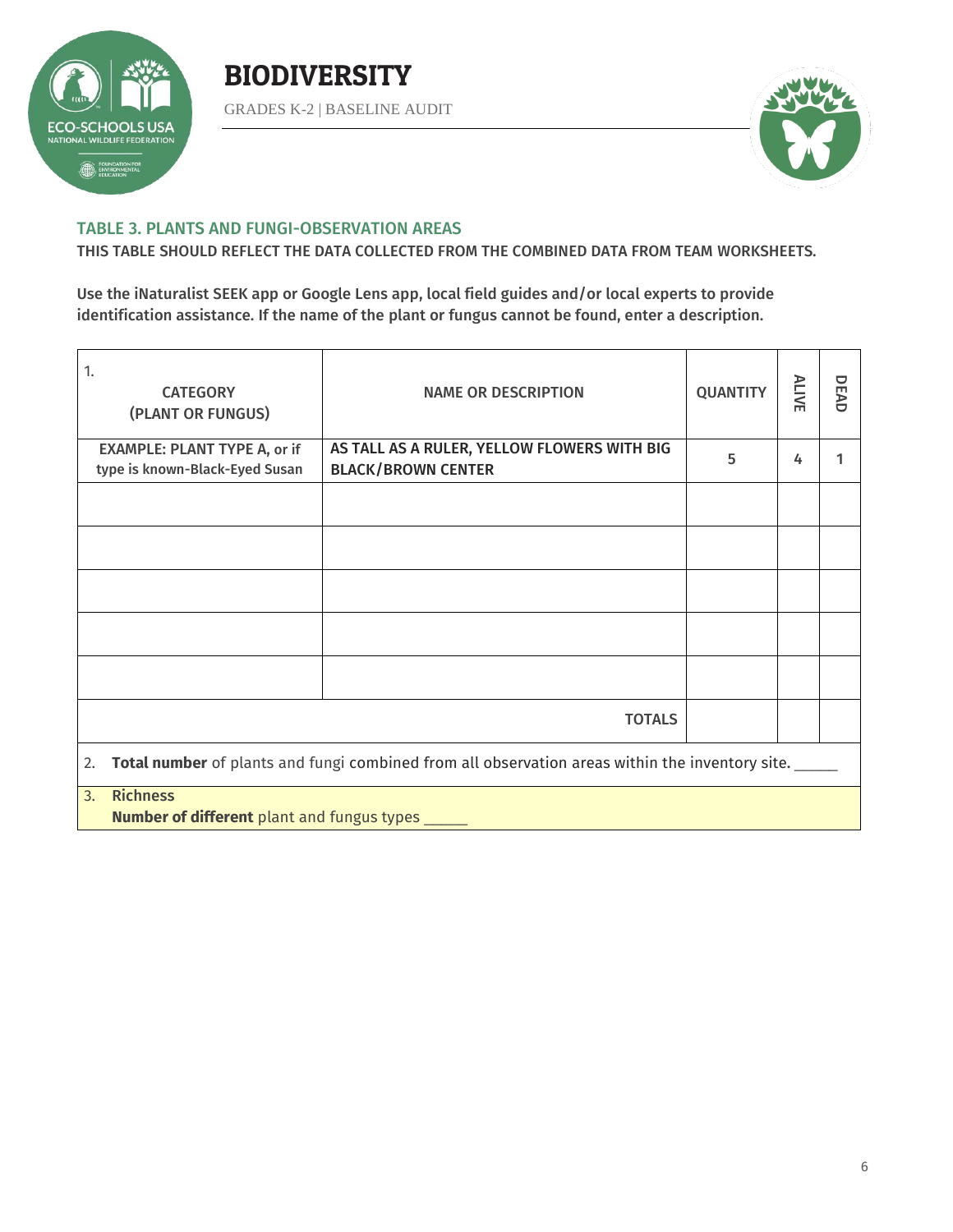



#### TABLE 4. ANIMALS-OBSERVATION AREAS

THIS TABLE SHOULD REFLECT THE DATA COLLECTED FROM THE COMBINED DATA FROM TEAM WORKSHEETS.

Insert both the total number of each animal type observed and how many different kinds of each type.

|                  |                       | <b>ANIMAL TYPE</b>                          | <b>NUMBER OF ANIMAL</b><br><b>TYPE OBSERVED</b> | <b>NUMBER OF DIFFERENT</b><br><b>KINDS OBSERVED</b> |
|------------------|-----------------------|---------------------------------------------|-------------------------------------------------|-----------------------------------------------------|
|                  |                       | $1. B \rightarrow \mathbb{R}$ birds         |                                                 |                                                     |
| $\overline{2}$ . |                       | $M$ $\sim$ mammals                          |                                                 |                                                     |
|                  |                       | $\frac{1}{3}$ . $\frac{1}{2}$ invertebrates |                                                 |                                                     |
|                  |                       | 4. A $\sqrt{\phantom{a}}$ amphibians        |                                                 |                                                     |
|                  |                       | 5. R $\sim$ reptiles                        |                                                 |                                                     |
|                  | $6. F \times 10$ fish |                                             |                                                 |                                                     |

OPTIONAL: If known list the names of the types of wildlife observed.

| $\blacktriangledown$ | $\mathbf{r}$ | WE INCOME | $\sim$ |  |
|----------------------|--------------|-----------|--------|--|
|                      |              |           |        |  |
|                      |              |           |        |  |
|                      |              |           |        |  |
|                      |              |           |        |  |
|                      |              |           |        |  |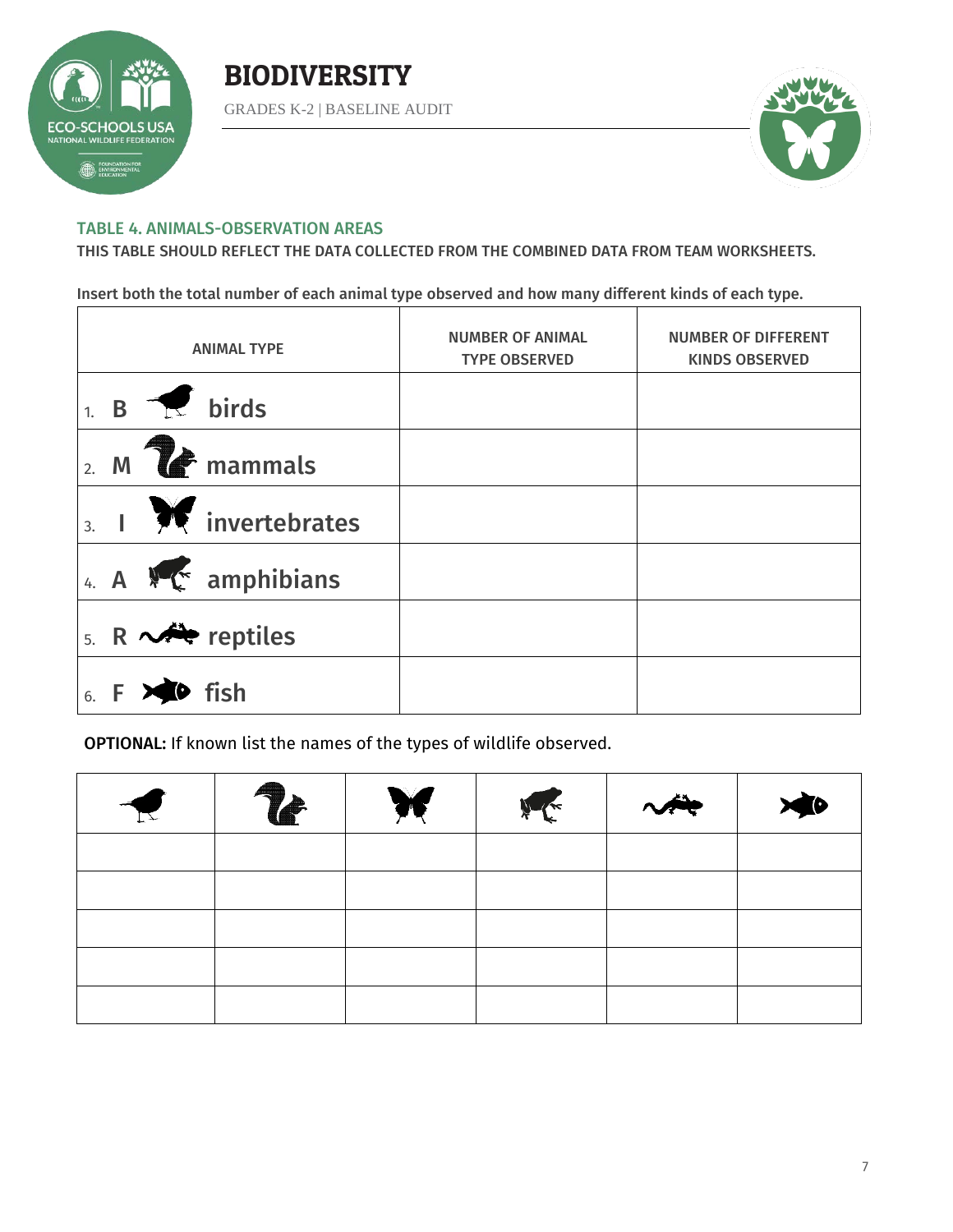



#### **Think about the following questions as you summarize the data in Table 2-4.**

neighborhood wildlife?

- 1. After the team has spent time talking about (analyzing) their observations (data), answer the following questions.
	- Does the team feel like there are enough different kinds of trees and shrubs to support neighborhood wildlife?  $Yes \quad \boxed{\qquad}$  No

| Does the team feel like there are enough different kinds of plants and fungi to support |  |  |
|-----------------------------------------------------------------------------------------|--|--|

Based on the bird observations, would the team like to see more birds on the school grounds?

 Based on the mammal observations, would the team like to see more mammals on the school grounds?

 Based on the invertebrate observations, would the team like to see more kinds of invertebrates on the school grounds?

|  |  | ר<br>т |
|--|--|--------|
|  |  |        |

 Based on the amphibian observations, would the team like to see more amphibians on the school grounds?



Based on the reptile observations, would the team like to see more reptiles on the school grounds?



Based on the fish observations, would the team like to see more fish on the school grounds?

| u | л |
|---|---|
|   |   |